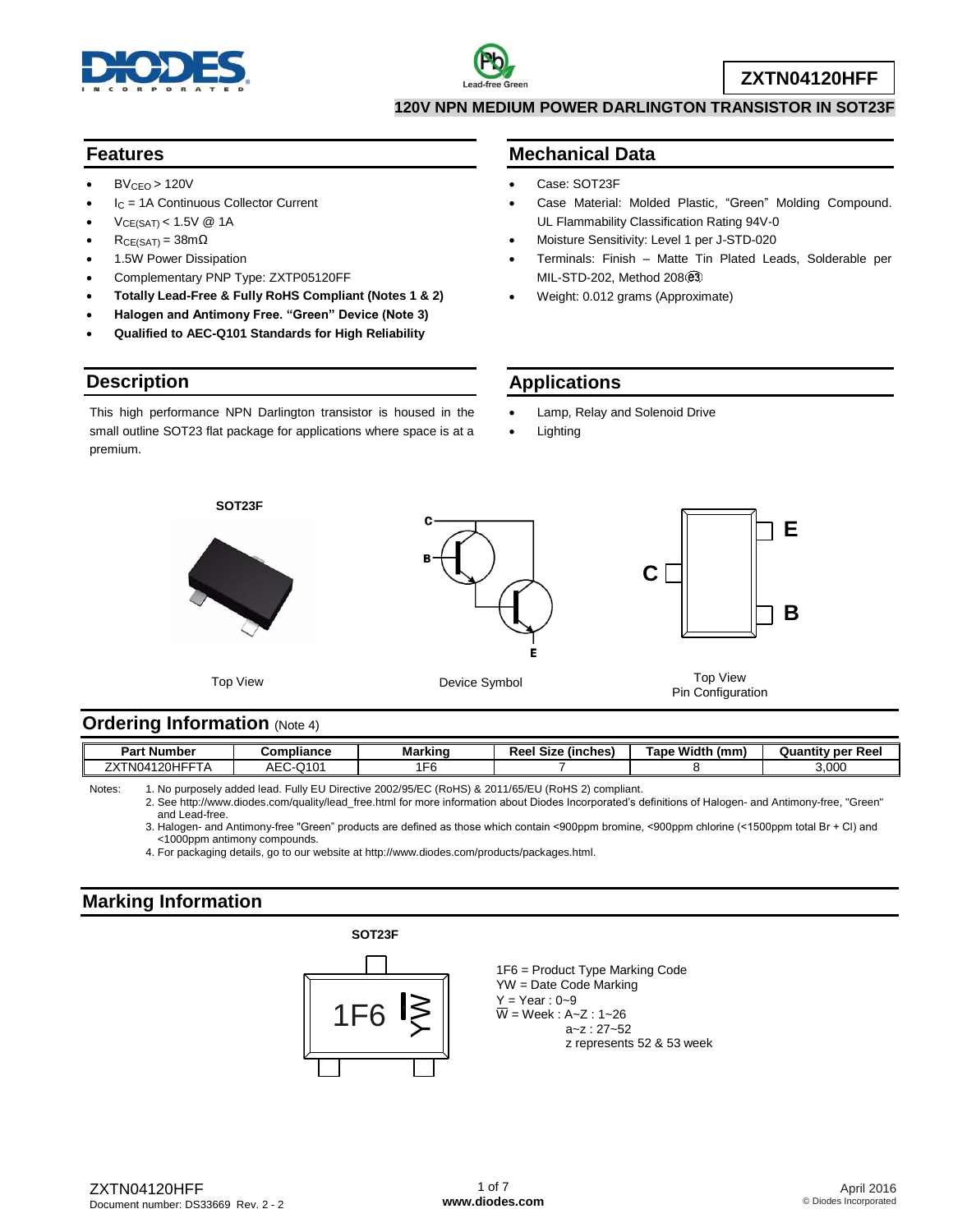

# **Absolute Maximum Ratings** (@T<sub>A</sub> = +25°C, unless otherwise specified.)

| <b>Characteristic</b>        | Symbol                 | Value | Unit |
|------------------------------|------------------------|-------|------|
| Collector-Base Voltage       | <b>V<sub>CВО</sub></b> | 140   |      |
| Collector-Emitter Voltage    | <b>V<sub>CEO</sub></b> | 120   |      |
| Emitter-Base Voltage         | <b>VEBO</b>            | 10    |      |
| Continuous Collector Current |                        |       |      |
| Peak Pulse Current           | <b>ICM</b>             |       |      |
| <b>Base Current</b>          |                        |       |      |

#### **Thermal Characteristics** (@T<sub>A</sub> = +25°C, unless otherwise specified.)

| <b>Characteristic</b>                   | Symbol               | Value           | Unit          |          |  |
|-----------------------------------------|----------------------|-----------------|---------------|----------|--|
|                                         | (Note 5)             |                 | 0.84<br>6.72  | W        |  |
| Power Dissipation                       | (Note 6)             |                 | 1.34<br>10.72 |          |  |
| <b>Linear Derating Factor</b>           | (Note 7)             | $P_D$           | 1.50<br>12.0  | $mW$ /°C |  |
|                                         | (Note 8)             |                 | 2.0<br>16.0   |          |  |
|                                         | (Note 5)             | 149             |               |          |  |
|                                         | (Note 6)             |                 | 93            | °C/W     |  |
| Thermal Resistance, Junction to Ambient | (Note 7)             | $R_{\theta$ JA  | 83            |          |  |
|                                         | (Note 8)             |                 | 60            |          |  |
| Thermal Resistance, Junction to Lead    | (Note 9)             | $R_{\theta$ JL  | 43.8          | °C/W     |  |
| Operating and Storage Temperature Range | TJ, T <sub>STG</sub> | $-55$ to $+150$ | °C            |          |  |

#### **ESD Ratings** (Note 10)

| <b>Characteristic</b>                      | <b>Symbol</b> | Value | Unit | <b>JEDEC Class</b> |
|--------------------------------------------|---------------|-------|------|--------------------|
| Electrostatic Discharge - Human Body Model | ESD HBM       | 2,000 |      |                    |
| llElectrostatic Discharge – Machine Model  | <b>ESD MM</b> | 200   |      |                    |

Notes: 5. For a device mounted with the exposed collector pad on 15mm x 15mm 1oz copper that is on a single-sided 1.6mm FR4 PCB; device is measured under still air conditions whilst operating in a steady-state.

6. Same as Note 5, except the device is mounted on 25mm x 25mm 2oz copper.

7. Same as Note 5, except the device is mounted on 50mm x 50mm 2oz copper.

8. Same as Note 7, whilst measured at t < 5 seconds.

9. Thermal resistance from junction to solder-point (at the end of the collector lead).

10. Refer to JEDEC specification JESD22-A114 and JESD22-A115.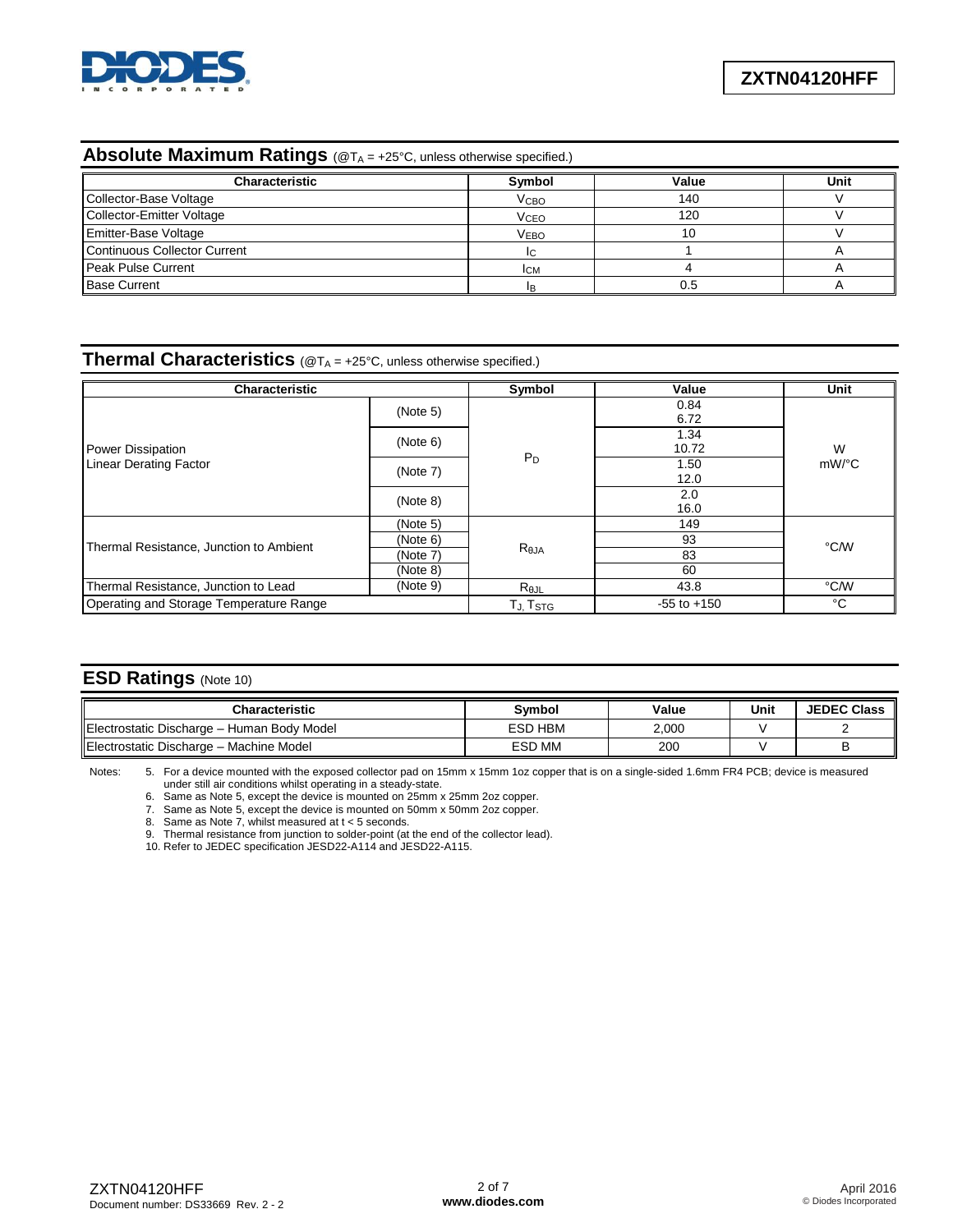

## **Thermal Characteristics and Derating Information**

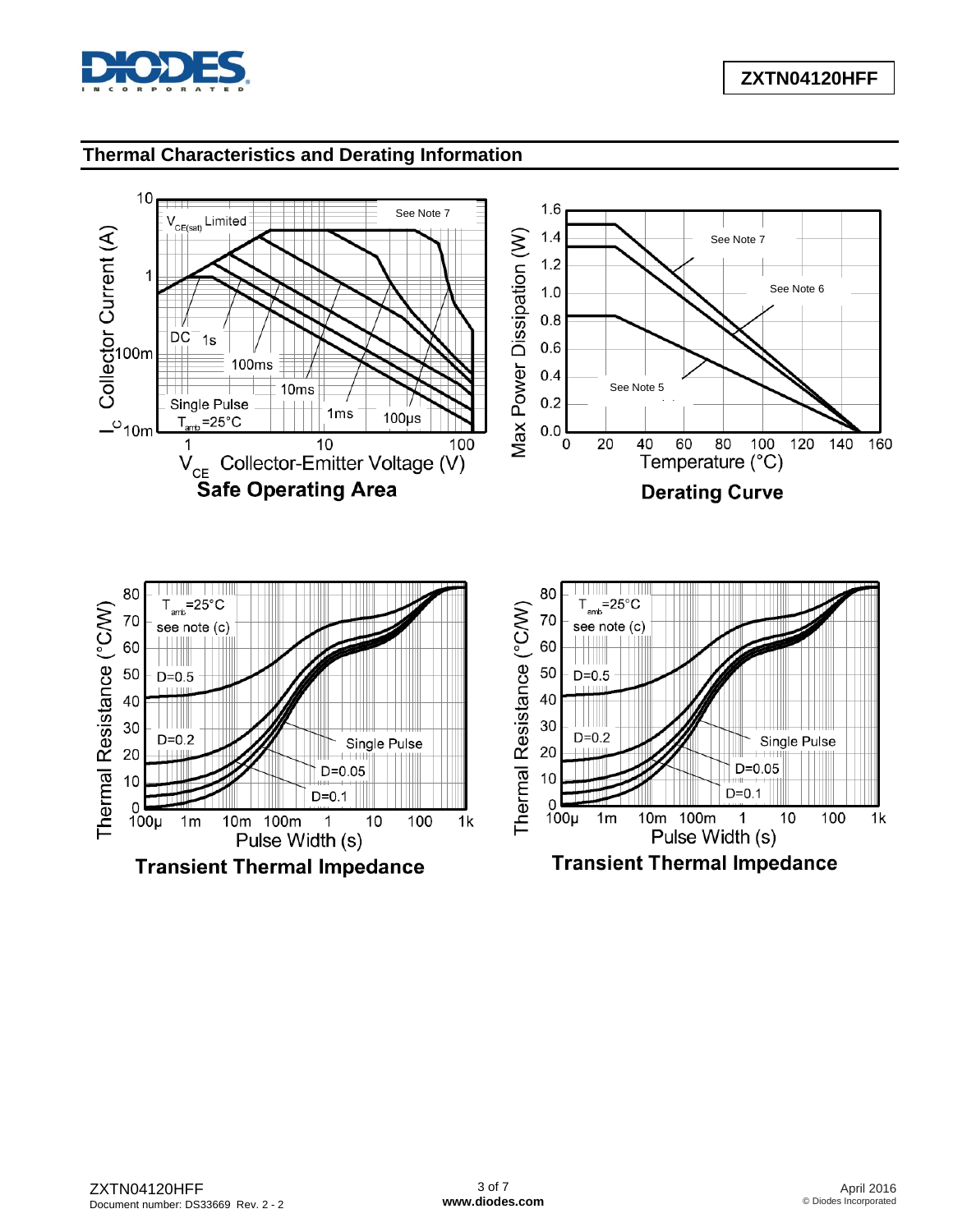

# **Electrical Characteristics** (@T<sub>A</sub> = +25°C, unless otherwise specified.)

| Characteristic                                               | Symbol                  | Min                              | Typ                     | <b>Max</b>               | Unit       | <b>Test Condition</b>                                                                                                    |
|--------------------------------------------------------------|-------------------------|----------------------------------|-------------------------|--------------------------|------------|--------------------------------------------------------------------------------------------------------------------------|
| <b>OFF CHARACTERISTICS</b>                                   |                         |                                  |                         |                          |            |                                                                                                                          |
| Collector-Base Breakdown Voltage                             | <b>BV<sub>CBO</sub></b> | 140                              | 300                     | $\overline{\phantom{0}}$ | V          | $I_C = 100\mu A$                                                                                                         |
| Collector-Emitter Breakdown Voltage<br>(Base Open) (Note 11) | <b>BV<sub>CEO</sub></b> | 120                              | 140                     |                          | $\vee$     | $lc = 10mA$                                                                                                              |
| Emitter-Base Breakdown Voltage                               | <b>BVEBO</b>            | 10                               | 16                      | $\equiv$                 | $\vee$     | $I_E = 100 \mu A$                                                                                                        |
| Collector-Base Cutoff Current                                | <b>I</b> CBO            |                                  | $<$ 1                   | 100<br>10                | nA<br>μA   | $V_{CB} = 120V$<br>$V_{CB} = 120V$ , $T_A = +100^{\circ}C$                                                               |
| Collector-Emitter Cutoff Current                             | $I_{CES}$               |                                  | < 0.1                   | 10                       | μA         | $V_{CE} = 120V$                                                                                                          |
| <b>Emitter-Base Cutoff Current</b>                           | <b>IEBO</b>             |                                  | $<$ 1                   | 100                      | nA         | $V_{EB} = 8V$                                                                                                            |
| <b>ON CHARACTERISTICS (Note 11)</b>                          |                         |                                  |                         |                          |            |                                                                                                                          |
| lStatic Forward Current Transfer Ratio                       | $h_{FE}$                | 3k<br>3k<br>3k<br>1 <sub>k</sub> | 11k<br>12k<br>10k<br>5k | 30 <sub>k</sub>          |            | $IC$ = 50mA, $VCE$ = 5V<br>$I_C = 500 \text{mA}$ , $V_{CF} = 5V$<br>$IC = 1A$ , $VCE = 5V$<br>$I_C = 2A$ , $V_{CE} = 5V$ |
| Collector-Emitter Saturation Voltage                         | VCE(SAT)                |                                  | 0.8<br>1.1<br>1.1       | 0.9<br>1.5<br>1.5        | $\vee$     | $I_C = 250 \text{mA}$ , $I_B = 25 \text{mA}$<br>$I_C = 1A$ , $I_B = 1mA$<br>$I_C = 2A$ , $I_B = 5mA$                     |
| <b>Base-Emitter Saturation Voltage</b>                       | V <sub>BE(SAT)</sub>    | —                                | 1.55                    | 1.7                      | $\vee$     | $I_C = 1A$ , $I_B = 1mA$                                                                                                 |
| Base-Emitter On Voltage                                      | V <sub>BE(ON)</sub>     |                                  | 1.45                    | 1.7                      | V          | $IC = 1A$ , $VCE = 5V$                                                                                                   |
| <b>SMALL SIGNAL CHARACTERISTICS</b>                          |                         |                                  |                         |                          |            |                                                                                                                          |
| <b>Transition Frequency</b>                                  | $f_{\text{T}}$          | —                                | 120                     | —                        | <b>MHz</b> | $IC = 100mA$ , $VCE = 10V$ ,<br>$f = 20MHz$                                                                              |
| <b>Input Capacitance</b>                                     | C <sub>IBO</sub>        | —                                | 68                      | 90                       | pF         | $V_{EB} = 500$ mV, f = 1MHz                                                                                              |
| <b>Output Capacitance</b>                                    | C <sub>OBO</sub>        |                                  | 12.8                    | 25                       | pF         | $V_{CB} = 10V$ , $f = 1MHz$                                                                                              |
| Delay Time                                                   | $t_{\text{D}}$          | $\overline{\phantom{0}}$         | 507                     |                          | ns         |                                                                                                                          |
| <b>Rise Time</b>                                             | t <sub>R</sub>          | –                                | 136                     |                          | ns         | $V_{CC} = 10V$ ,                                                                                                         |
| Storage Time                                                 | $t_{\rm S}$             |                                  | 910                     | $\overline{\phantom{0}}$ | ns         | $IC = 500mA,$<br>$I_{B1} = -I_{B2} = 0.5mA$                                                                              |
| <b>Fall Time</b>                                             | tF                      | —                                | 369                     | $\overline{\phantom{0}}$ | ns         |                                                                                                                          |

Note: 11. Measured under pulsed conditions. Pulse width ≤ 300µs. Duty cycle ≤ 2%.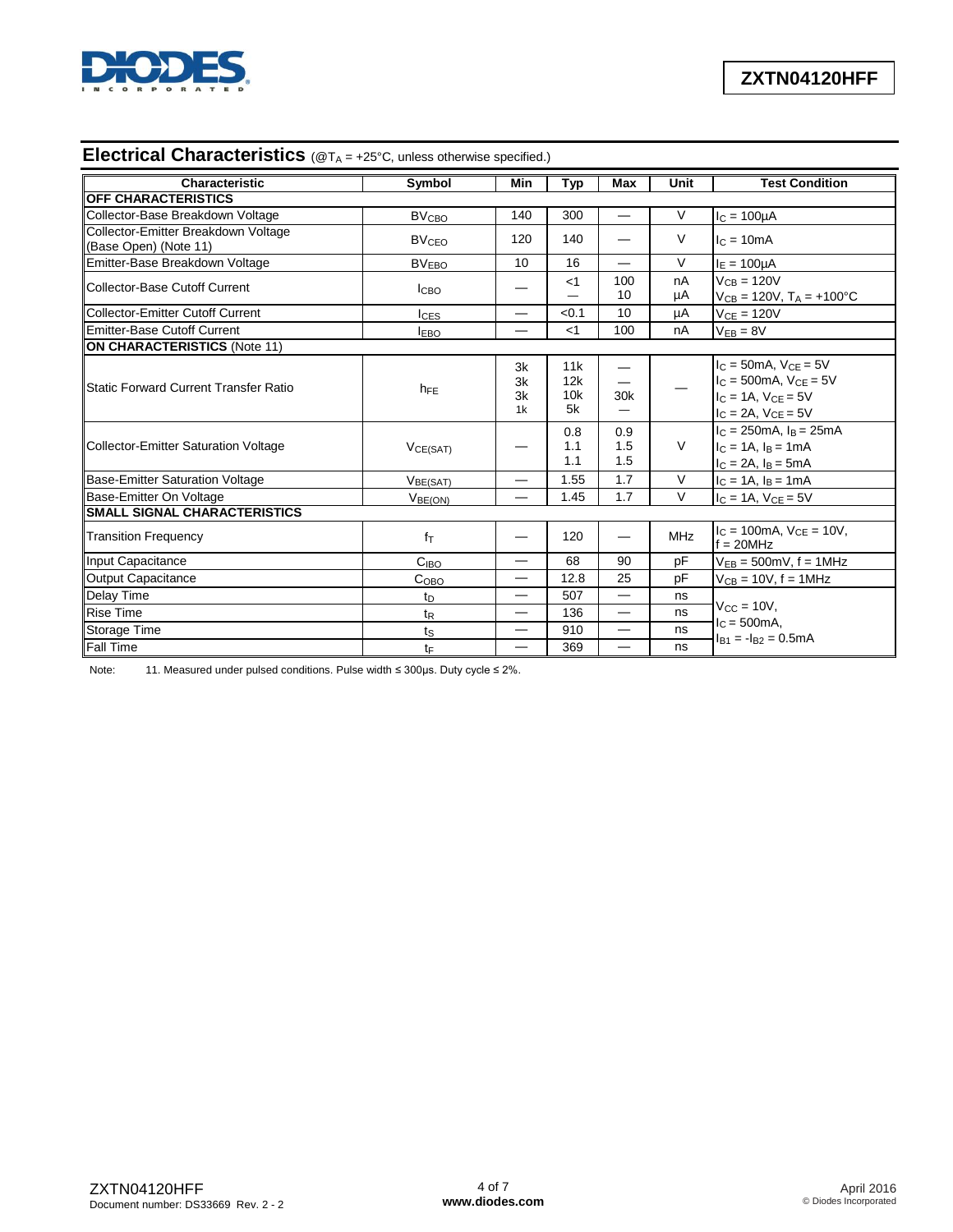

# **Typical Electrical Characteristics** (@TA = +25°C, unless otherwise specified.)

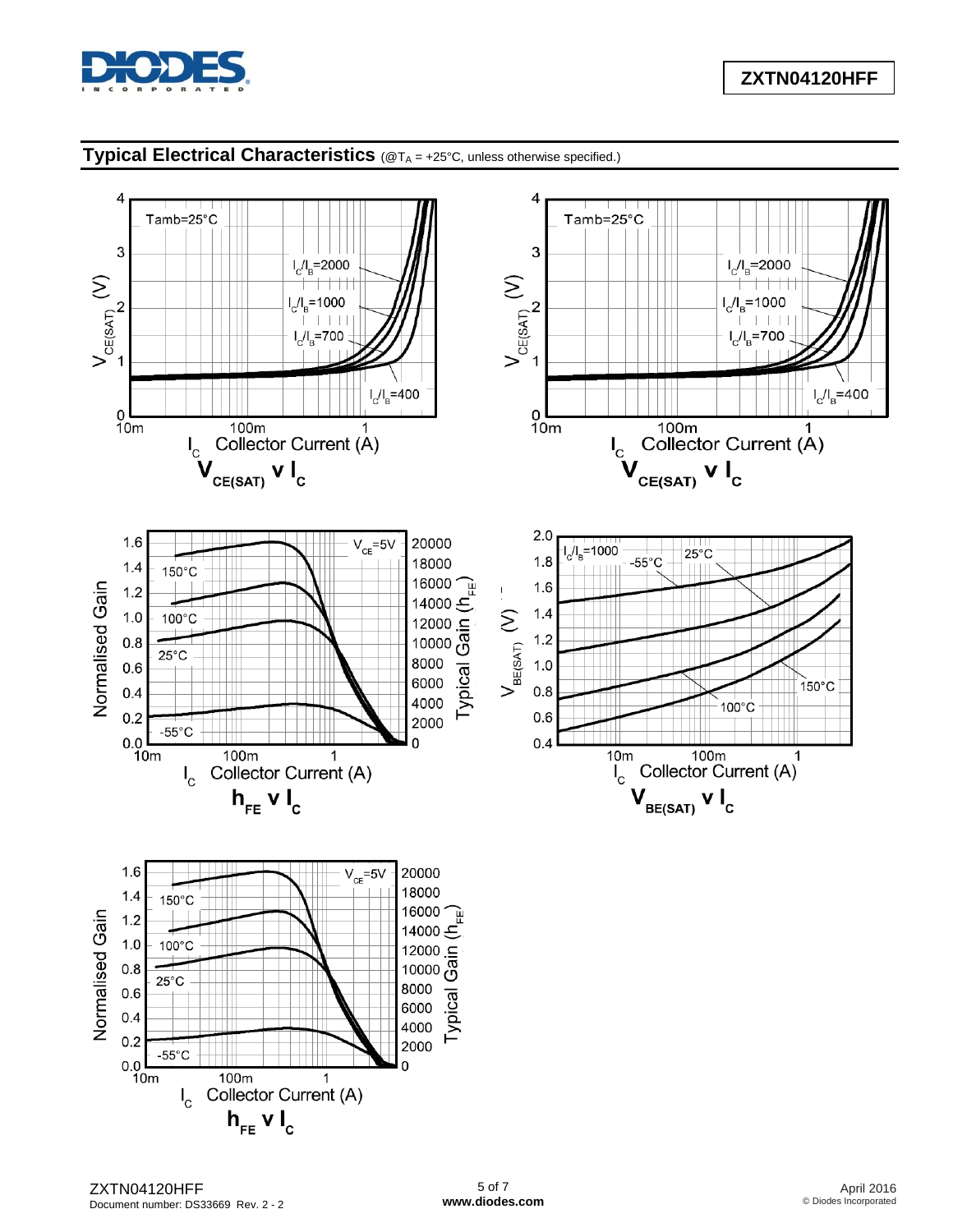

# **Package Outline Dimensions**

Please see <http://www.diodes.com/package-outlines.html> for the latest version.



| SOT23F           |                   |           |      |  |  |  |
|------------------|-------------------|-----------|------|--|--|--|
| Dim              | Min<br>Max<br>Typ |           |      |  |  |  |
| A                | 0.80              | 1.00      | 0.90 |  |  |  |
| b                | 0.35              | 0.50      | 0.44 |  |  |  |
| c                | 0.10              | 0.20      | 0.16 |  |  |  |
| D                | 2.80              | 3.00      | 2.90 |  |  |  |
| e                | 0.95 REF          |           |      |  |  |  |
| е1               |                   | 0.190 REF |      |  |  |  |
| Е                | 2.30              | 2.50      | 2.40 |  |  |  |
| E <sub>1</sub>   | 1.50              | 1.70      | 1.65 |  |  |  |
| k                | 1.20              |           |      |  |  |  |
| L                | 0.30              | 0.65      | 0.50 |  |  |  |
| L1               | 0.30              | 0.50      | 0.40 |  |  |  |
| R                | 0.05              | 0.15      |      |  |  |  |
| Dimensions in mn |                   |           |      |  |  |  |

## **Suggested Pad Layout**

Please see <http://www.diodes.com/package-outlines.html> for the latest version.

**SOT23F**



| <b>Dimensions</b> | Value   |  |  |
|-------------------|---------|--|--|
|                   | (in mm) |  |  |
|                   | 0.95    |  |  |
| x                 | 0.80    |  |  |
|                   | 1.110   |  |  |
|                   | 3.000   |  |  |

Note: For high voltage applications, the appropriate industry sector guidelines should be considered with regards to creepage and clearance distances between device Terminals and PCB tracking.